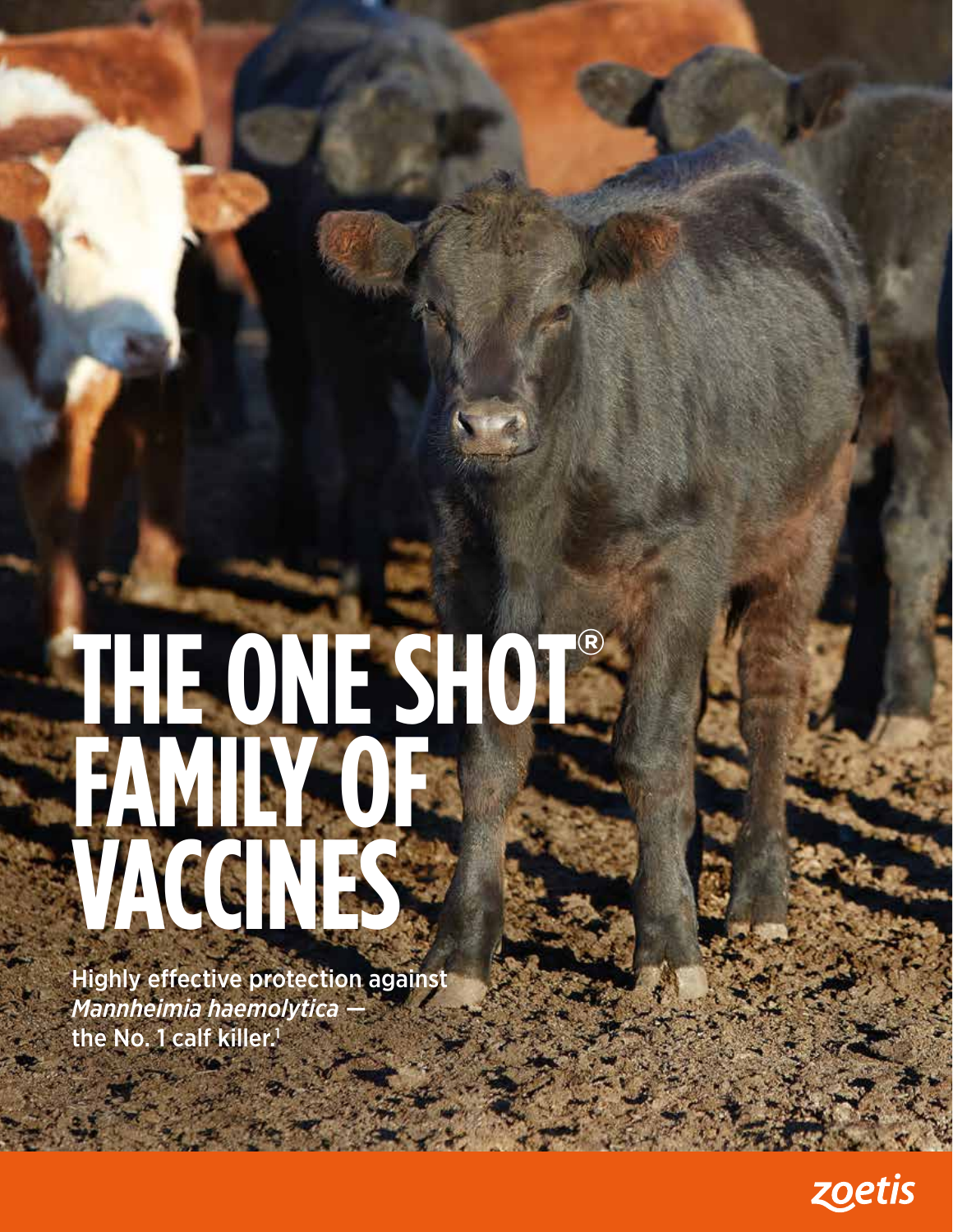## **THE DEVASTATING COST OF BOVINE RESPIRATORY DISEASE**

## **BRD INFECTION ALLOWS DAMAGING PATHOGENS TO MOVE INTO THE LUNGS**

Bovine respiratory disease (BRD) in nursing calves costs the industry approximately \$165 million per year in loss of calves, loss of production and treatment.<sup>2</sup> Stress — from weaning, shipping, weather or commingling — weakens the immune system, leaving calves vulnerable to viral pathogens.

Viral pathogens, like bovine viral diarrhea (BVD) Types 1 and 2 viruses, bovine respiratory syncytial virus (BRSV), bovine herpes virus (IBR), and parainfluenza 3 (PI<sub>3</sub>), weaken the calf's immune system.

A weakened immune system allows the aggressive and damaging bacterial pathogen *Mannheimia haemolytica* to move from the calf's upper respiratory tract to the lungs.

*M. haemolytica*:

- Has explosive growth and colonization in a calf's respiratory tract when the calf is stressed.<sup>3</sup>
- Produces a deadly leukotoxin that kills white blood cells, releasing enzymes that, when released from *M. haemolytica* bacteria, destroy lung tissue, making protection from or antibodies to leukotoxin critical for prevention of pneumonia.

## **TARGETED TECHNOLOGY THAT STOPS** *M. HAEMOLYTICA*

ONE SHOT® vaccines stimulate anti-leukotoxin antibodies to provide predictable protection against the leukotoxins produced by *M. haemolytica.* Protecting against damaging leukotoxins helps reduce lung lesions.4



ONE SHOT® vaccines produce anti-leukotoxin antibodies (blue) and capsular antibodies (orange).

The capsular antigens attach to the surface of the *M. haemolytica* bacteria (green), while the anti-leukotoxin antibodies neutralize leukotoxin (red). If leukotoxin isn't neutralized, it attacks and destroys white blood cells in the lungs.

With help from the capsular antibodies, white blood cells (purple) engulf and destroy *M. haemolytica*, and the anti-leukotoxin antibodies prevent leukotoxin from causing serious lung damage.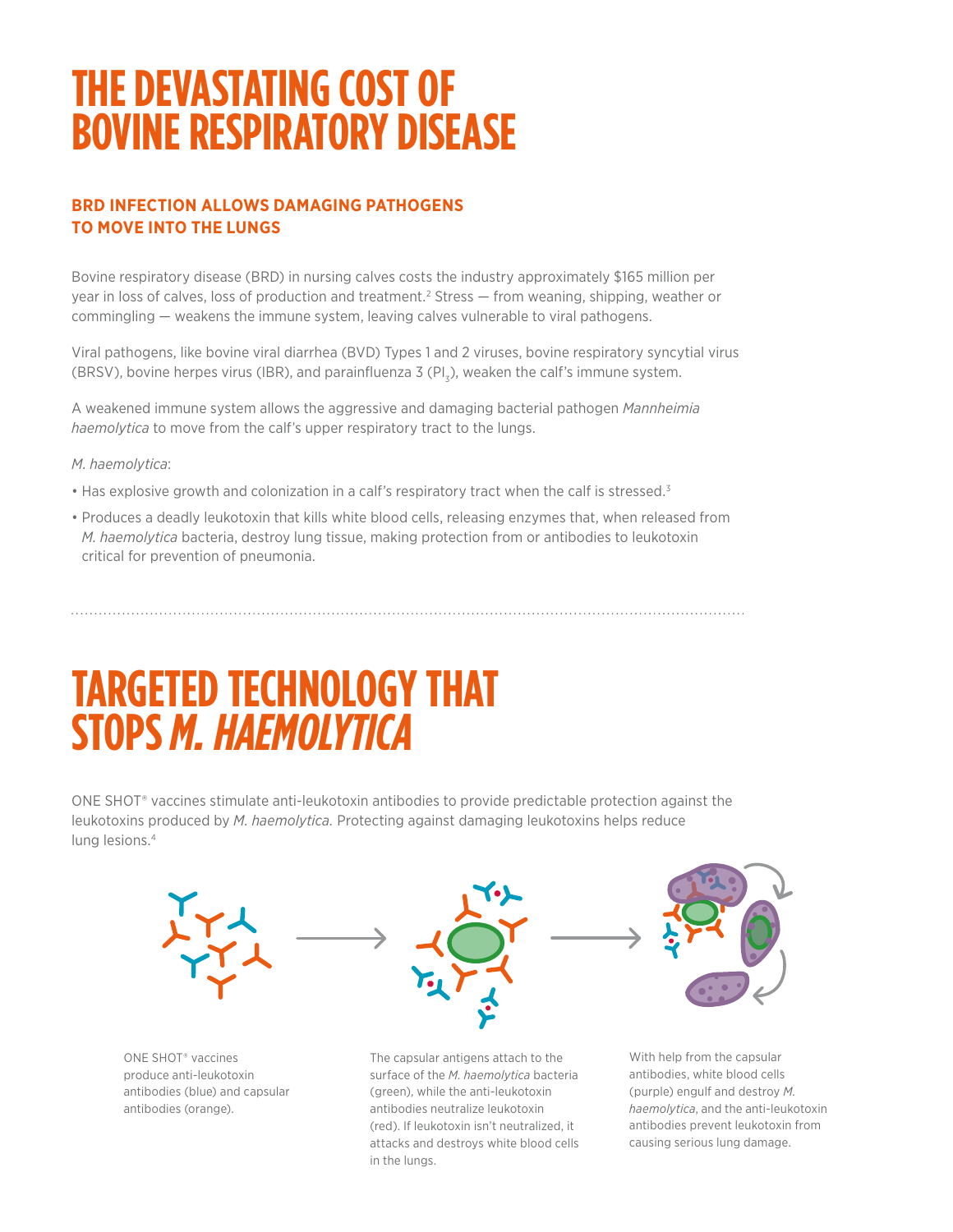## **RELY ON ONE SHOT® VACCINES FOR BRD PREVENTION**

### **ONE SHOT VACCINES HAVE BEEN RIGOROUSLY CHALLENGED. THESE STUDIES HAVE DEMONSTRATED ONE SHOT VACCINES PROVIDE HIGHLY EFFECTIVE PROTECTION AGAINST** *M. HAEMOLYTICA.*

In a University of Minnesota challenge study, Holstein calves were given a single dose of ONE SHOT, Once PMH® or Presponse®. Two weeks post-vaccination, the calves were challenged by direct interlobular deposition of *Pasteurella haemolytica* A-1 (now *M. haemolytica*). Researchers used serum measurements and pneumonic lung lesion scores to measure efficacy of the vaccines.<sup>5</sup>



#### **DEMONSTRATED EFFECTIVENESS**

- ONE SHOT demonstrated a clear advantage in leukotoxin neutralizing antibody response over Once PMH and Presponse.<sup>5</sup>
- ONE SHOT significantly reduced lung lesions and provided protective immunity.<sup>5</sup>

An Oklahoma State University study evaluated five commercial *M. haemolytica* vaccines (ONE SHOT, ONE SHOT ULTRA® 8, Pyramid® 4 + Presponse SQ, Pulmo-Guard® PH-M, and Poly-Bac B<sup>®</sup> 1). Researchers measured whole-cell and leukotoxin (LKT) responses.<sup>6</sup>



#### **ONE SHOT DELIVERS FAST PROTECTION6**

• ONE SHOT and ONE SHOT ULTRA 8 were the only vaccines that induced antibody titers to *M. haemolytica* and leukotoxin that were significantly (P < 0.05) higher than the controls.<sup>6</sup>